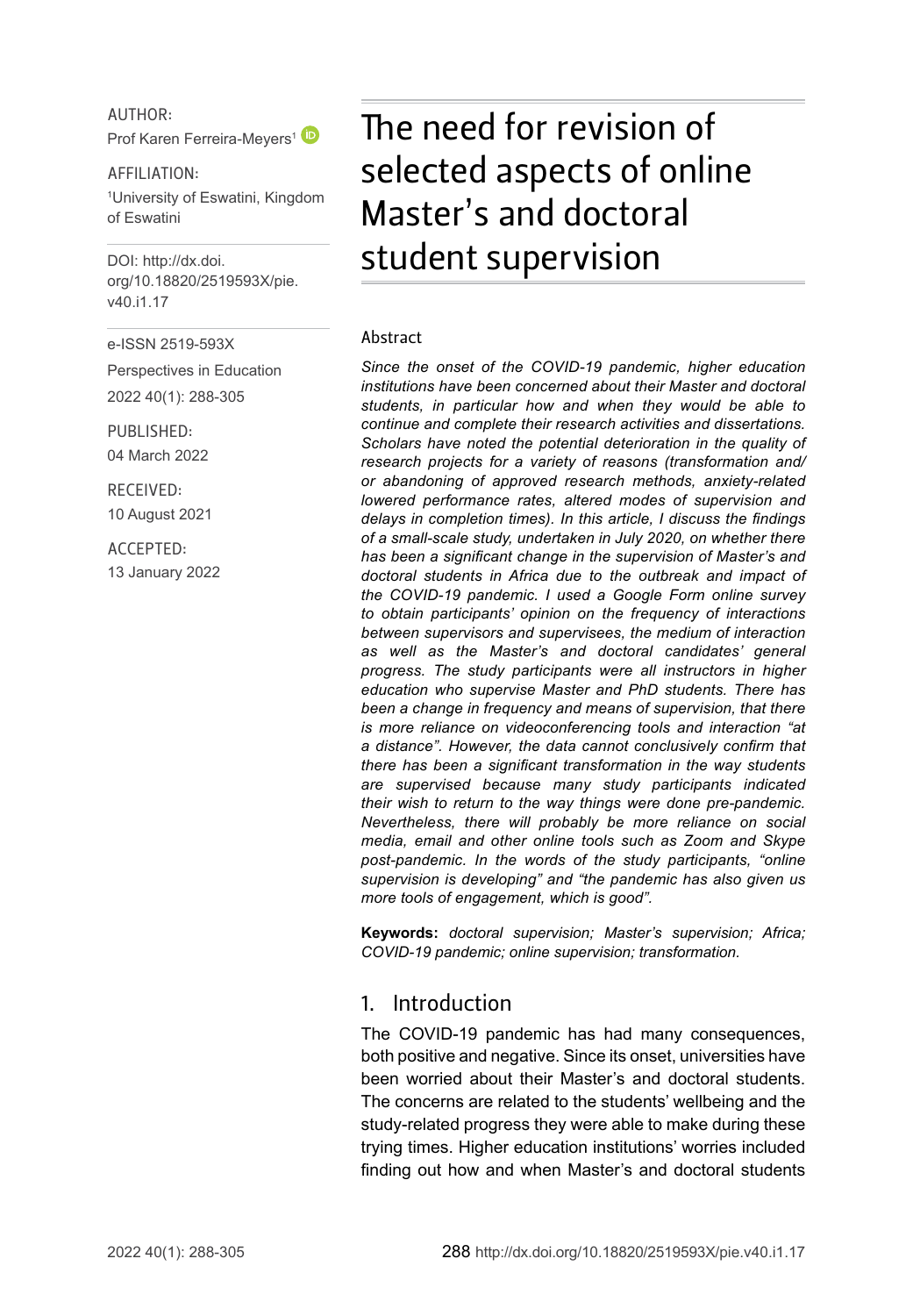continued and completed their research activities and dissertations (for a general overview of doctoral supervision in Africa, see Jowi, 2021). Motala and Menon (2020), talking about what happened during the lockdown, noted the possible decline in the quality of research projects due to, among others, the modification and/or discarding of accepted research methods, reduced performance rates due to pandemic-related stress and anxiety, changed supervision modes and longer completion times.

My main research goal was to discover whether there had been a noteworthy change in Master and doctoral supervision due to the outbreak and impact of COVID-19. Below, I first describe the study context and background.

## 2. Background and study context

After the initial outbreak of COVID-19 in December 2019 (World Health Organization, 2020a: 1), the virus started spreading rapidly all over the world in the early months of 2020. The outbreak was declared a pandemic on 11 March 2020 (WHO, 2020b: 1), and, from then on, the cases and related deaths increased daily. Soon after the global onset of the pandemic, sanitary measures were imposed in most countries. These consisted of social/physical distancing, lockdowns, isolating (the impact of isolation on Master's and doctoral students before COVID-19 was already significant, see Mason [2012], for example – we can only imagine how much more this effect will be on students and supervisors during the pandemic), quarantining and working from home. Schools and universities were closed, which meant that physical access to the school or campus was no longer possible.

With working from home and studying away from the "normal" academic environments (classrooms, laboratories, libraries, etc.) came an expanded use of digital technologies to counteract the far-reaching interruptions of higher education and related research activities (Motala & Menon, 2020). In many places worldwide this is ongoing. For example, in the kingdom of Eswatini, universities opened again in August 2020 but with limited access: finalyear students came to write examinations, and, as the new academic year started, only firstyear students were allowed on campus for limited face-to-face sessions combined with online course delivery modes.

These drastic changes foreseeably affected the relationship between supervisor and supervisee, as well as impacting the duration and frequency of interaction, and the means of communication between the parties involved in doctoral studies, seeing that communication between both parties is essential (Ives & Rowley, 2005; Koen, 2007, cited in Prinsloo, 2016; Carpenter, Makhadmeh. & Thornton, 2015). Alternative educational and supervisory activities were actively researched in order to minimise any possible adverse impact on the continuity of academic life and research.

The present study was undertaken during the researcher's participation in the DIES/ CREST Online Course for Doctoral Supervisors at African Universities (July–October 2020). This is normally organised once a year, face-to-face, in South Africa and brings together young and more experienced doctoral supervisors from African universities for extensive training. In 2020, due to the pandemic, the course was held online for the first time. The final assignment in this course is a research report of a study on any aspect of doctoral supervision. I chose to look into the transition from face-to-face to blended/online doctoral supervision.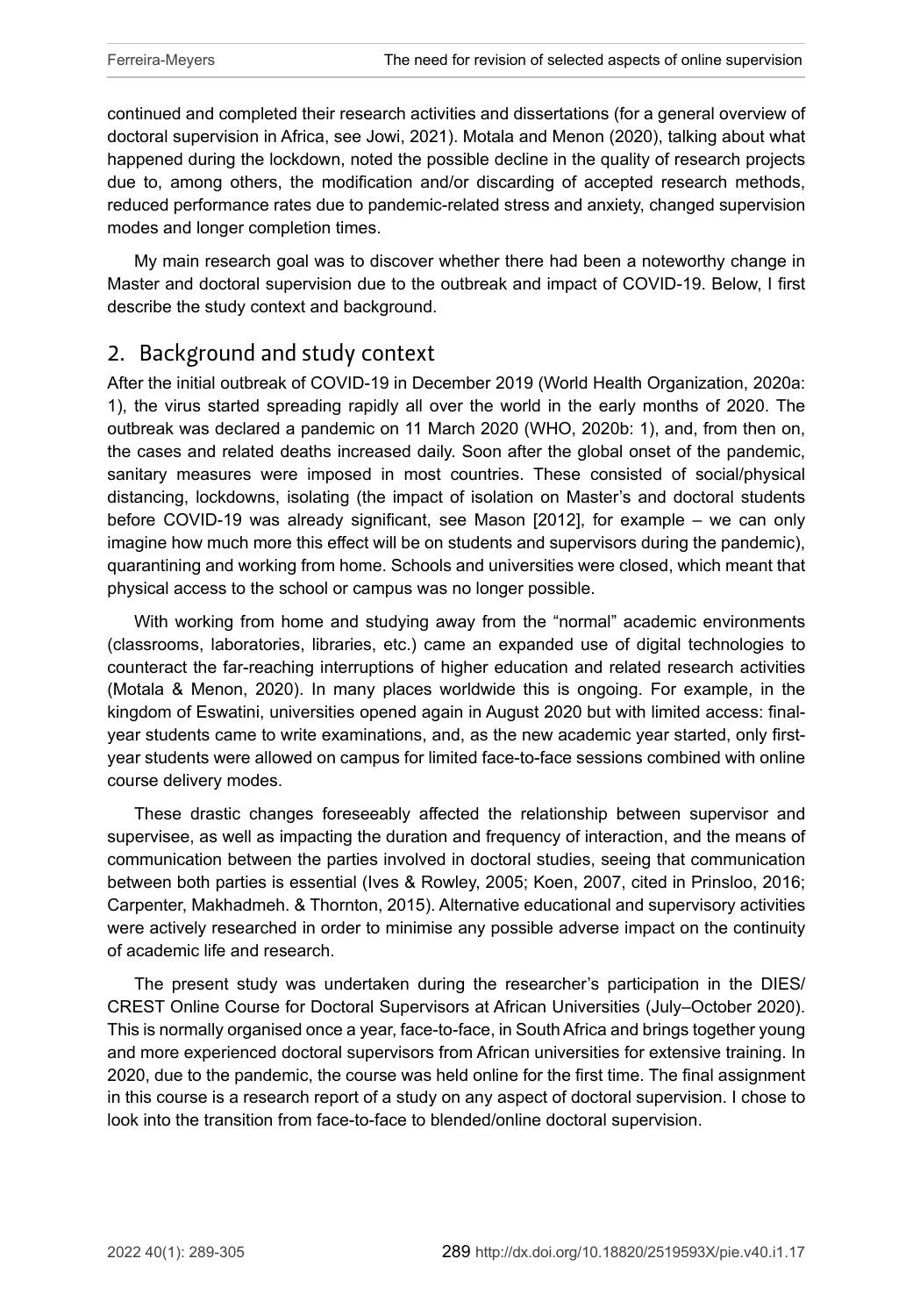# 3. Problem statement, aim and objectives

The research discussed in this article was designed with the overall purpose of exploring whether Master and doctoral supervision had undergone transformation due to the pandemic. The particular focus was to explore doctoral supervision. What happened before the onset of the pandemic? What is going on now during the pandemic? These were the main questions I wanted to investigate.

According to Gardner (2007), supervisors of doctoral candidates need to be "accessible", they should provide regular positive criticism and feedback (Botha, 2010; Nurie, 2018; Neupane Bastola & Hu, 2021) on the work undertaken by the candidates, they should show empathy towards their students while also treating them as colleagues or peers (also echoed by Turner, 2015). Finally, supervisors should support their students in their research (Lee, 2008). The question arises what accessibility and frequency of interaction mean. In the case of doctoral supervision, appointed supervisors often have no real idea of what constitutes acceptable supervision (Dietz, Jansen & Wadee, 2006).

Therefore, the current study's major research question was whether the pandemic brought about a transformation in the way doctoral students are supervised.

This translated into many related questions, namely:

- 1. How often did supervisors see their doctoral students face-to-face before COVID-19?
- 2. What was the main means of communication between supervisor and supervisee before COVID-19?
- 3. What are the main means of communication between supervisor and supervisee during COVID-19?
- 4. Which videoconferencing tools were used to interact during COVID-19?
- 5. Has there been a change in frequency of supervisor-supervisee interaction between "before" and "during" COVID-19?
- 6. How was the viva/oral thesis defence undertaken since the start of the pandemic?

#### 4. Literature review

While there is some fairly recent literature on doctoral supervision in sub-Saharan Africa (Manderson *et al.,* 2017; Jili & Masuku, 2017; Ndayambaje, 2018; Isike, 2018; Assimwe, 2019; Cekiso *et al.,* 2019; Mothiba *et al*., 2019; Ngulube & Ukwoma, 2019; Nsereko, 2019; Gohar & Qouta, 2021), there is little research currently available on the impact of the COVID-19 pandemic on doctoral supervision methods and practices in the same region of the world.

Even though published before the pandemic, Gray and Crosta (2019) did a systematic literature review to ascertain the best practices of high-quality online support to students during the thesis stage of an Online Doctorate in Higher Education programme. They provide useful information and make recommendations that apply during the pandemic too. In their section on frequency of meetings between doctoral students and supervisors, they note the following: timing and frequency of meetings is important to scaffold student progress, to build persistence and completion (Pyhältö, Vekkaila & Keskinen, 2015, cited by Gray & Crosta, 2019). Frequency goes hand in hand with communication (Erichsen, Bolliger & Halupa, 2014).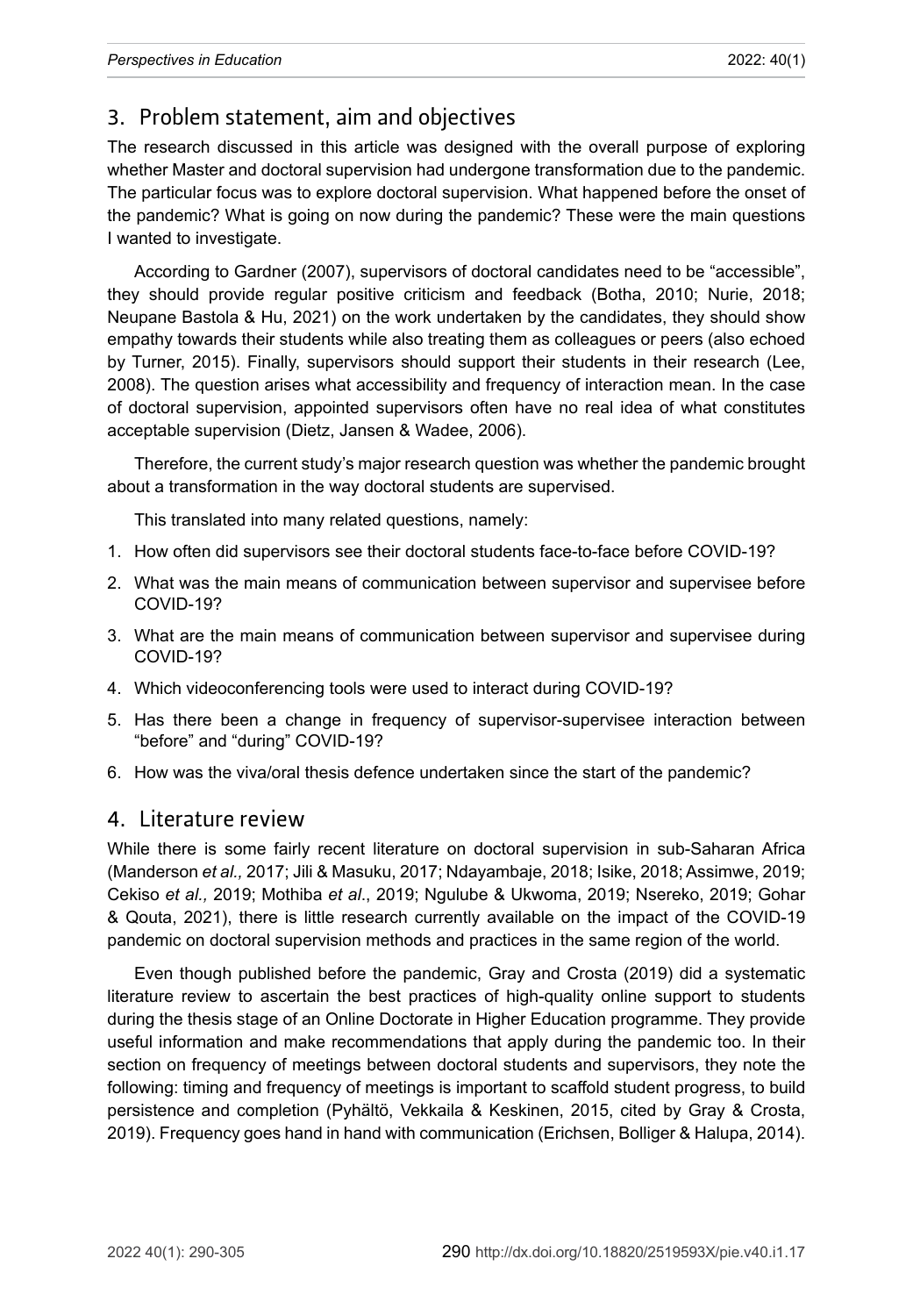Spanning three continents, including Africa, Stevens *et al.*'s 2021 study entitled "Doctoral supervision and COVID-19: Autoethnographies from four faculty across three continents" gave four faculty members the opportunity to write an auto-ethnography of their experience as doctoral student supervisors. Even though their basic advising philosophies and contexts were quite different, their findings regarding the possibility and power of resilience, empathy and mentoring online, indicate that monitoring of new online practices is essential because some of these should be kept after the pandemic to expand the reach, depth and impact of doctoral education.

Authors such as Phillips, Logan and Mather (2021) as well as Suparman (2021) looked at the COVID-19-induced need for online doctoral supervision and specialised training for doctoral supervisors. Paula (2020) investigated how lockdowns due to COVID-19 affected doctoral studies, while Mullen's 2020 research focused on online doctoral mentoring. Tatnell (2020) is one of the few researchers noting the use of videoconferencing as part of good online research supervision relationships. Earlier on, Lim *et al.* (2019) highlighted videoconferencing as one of the possible strategies to assist distance doctoral students in completing their dissertations.

Research on Swedish graduate students by Börgeson *et al.* (2021) noted particular challenges in PhD education due to COVID-19-disrupted supervision. The few studies highlighted above are an indication of the need for additional studies on different aspects of doctoral study supervision before, during and beyond the COVID-19 pandemic.

## 5. Research design, methodology and sampling

This study used a descriptive research design in view of generating useful data to answer the main research question. A qualitative case study design was selected because it allowed for the generation of in-depth data that emerged from the participants' opinions, thoughts and feelings (Creswell & Poth, 2016). This design was chosen to explore the respondents' realworld experiences of Master and doctoral study supervision before and during the COVID-19 lockdown/pandemic. The survey tool I implemented was an online Google Form selfdesigned questionnaire that provided data about participants' demographics (such as age) and their opinions regarding the main points discussed below. The questionnaire consisted of 11 multiple choice and 2 open-ended questions.

There was no ethical clearance sought. Informed consent was obtained by explaining that the generated data would be used for a study that was part of the requirements for the completion of an online course and would possibly be used additionally in a published article. Respondents participated on a voluntary basis and could opt out at any time. Their responses were anonymised at data analysis stage.

Sampling was purposive in nature. The purposive sampling technique (Klar & Leeper, 2019), also known as non-random sampling, relies mainly on the researcher's ability to select elements for a sample. On the negative side of this choice is that the outcome of the sampling might be biased and make it difficult for all the elements of the population to be part of the sample equally. I selected possible participants based on the aim of the study, namely, to get the opinion of a particular group of higher education stakeholders, MA and PhD supervisors. It can also be described as convenience sampling. As I did not receive sufficient quality responses the first time I sent out the questionnaire (Cohort 1), I sent it again, but for Cohort 2, I specifically targeted my fellow DIES/CREST Online Course participants.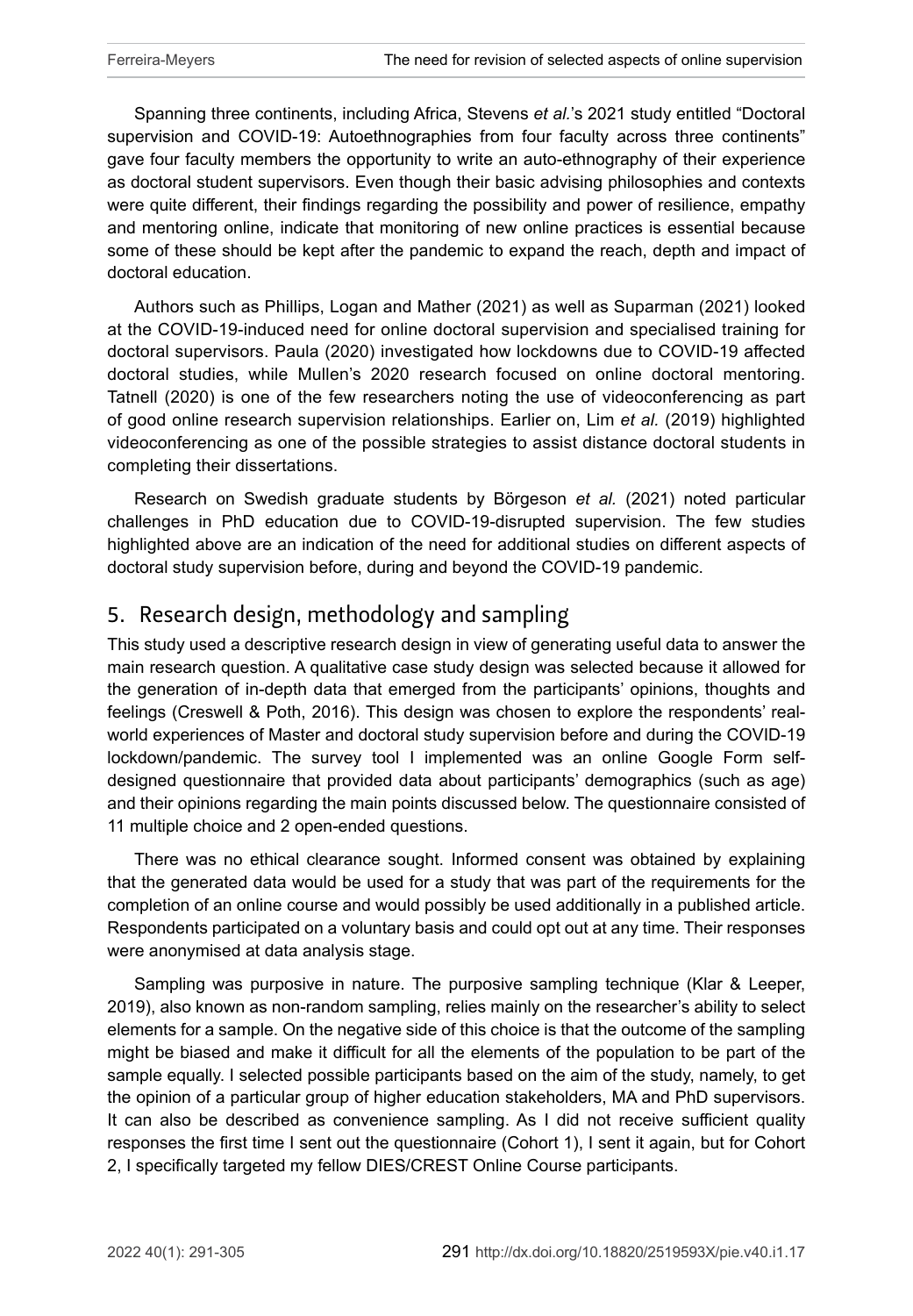## 6. Participants and their profile

Yin (2015) explained that purposive sampling involves the selection of participants based on their identified relevance and rich experience that can contribute towards answering a study's research questions. In the current study, the respondents were chosen because of the rich information they could provide related to their experience as supervisors. The first cohort (survey undertaken in July 2020) consisted of 168 of the researcher's colleagues worldwide, known to me for being/having been doctoral supervisors. Of these, 27 responded to the questionnaire; this gives a response rate of 16,1%. As I was not satisfied with the number of responses, I then requested fellow participants in the DIES/CREST Online Course for Doctoral Supervisors at African Universities to also fill in the online survey. The second cohort (survey sent out at the end of July 2020) then consisted of 143 colleagues, all working at African universities. From this group, 37 responses were obtained, which corresponds to a response rate of 25,9%. In total, 64 responses were collected out of 311 possible respondents. This brings the overall response rate to 20.6%.

In a large-scale Danish study on response rate differences between paper-based and online surveys, Ebert *et al.* (2018) found that the overall response rate in the digital group was 36.31% (1303/3588), almost 10 percentage points lower than in the paper group (45.99%, 1653/3594). We can thus suppose that a better response rate might have been achieved if we had been able to use paper-based instruments (which was not possible due to the COVID-19 pandemic in our particular case). In addition, we know that study participants are increasingly resistant to responding to surveys (Kohut *et al.,* 2012). General stress and anxiety related to the pandemic might also have been a factor for the relatively low response rate in this study.

The following demographic information relating to age, qualification and country of residence was gathered. Table 1 indicates that most supervisors were between the ages of 41 and 50 (Cohort 2; supervisors solely from Africa) and 51 and 60 (Cohort 1; supervisors from all over the world, including Africa: 9 respondents from this Cohort were based outside Africa). In Cohort 2 all study participants were PhD holders (in Cohort 1 a few respondents were MA holders, but they only supervised MA students).

| Age          | Cohort 1 (n=27) | Cohort 2 (n=37) |
|--------------|-----------------|-----------------|
| $30 - 40$    |                 |                 |
| $41 - 50$    |                 | 16              |
| $51 - 60$    | 15              |                 |
| 61 and above |                 |                 |
| Total        |                 |                 |

#### **Table 1:** Age of respondents

Interestingly, the participating supervisors in the second cohort were generally younger than those in the first one. Does this mean supervisors in Africa start to supervise at a younger age? Or is it related to the fact that there is a limited pool of supervisors? Further research is needed to answer these questions.

#### 7. Findings and discussion

In this section, I note the main study findings and discuss them in relation to international research. I start with the number of doctoral students per supervisor and then go into the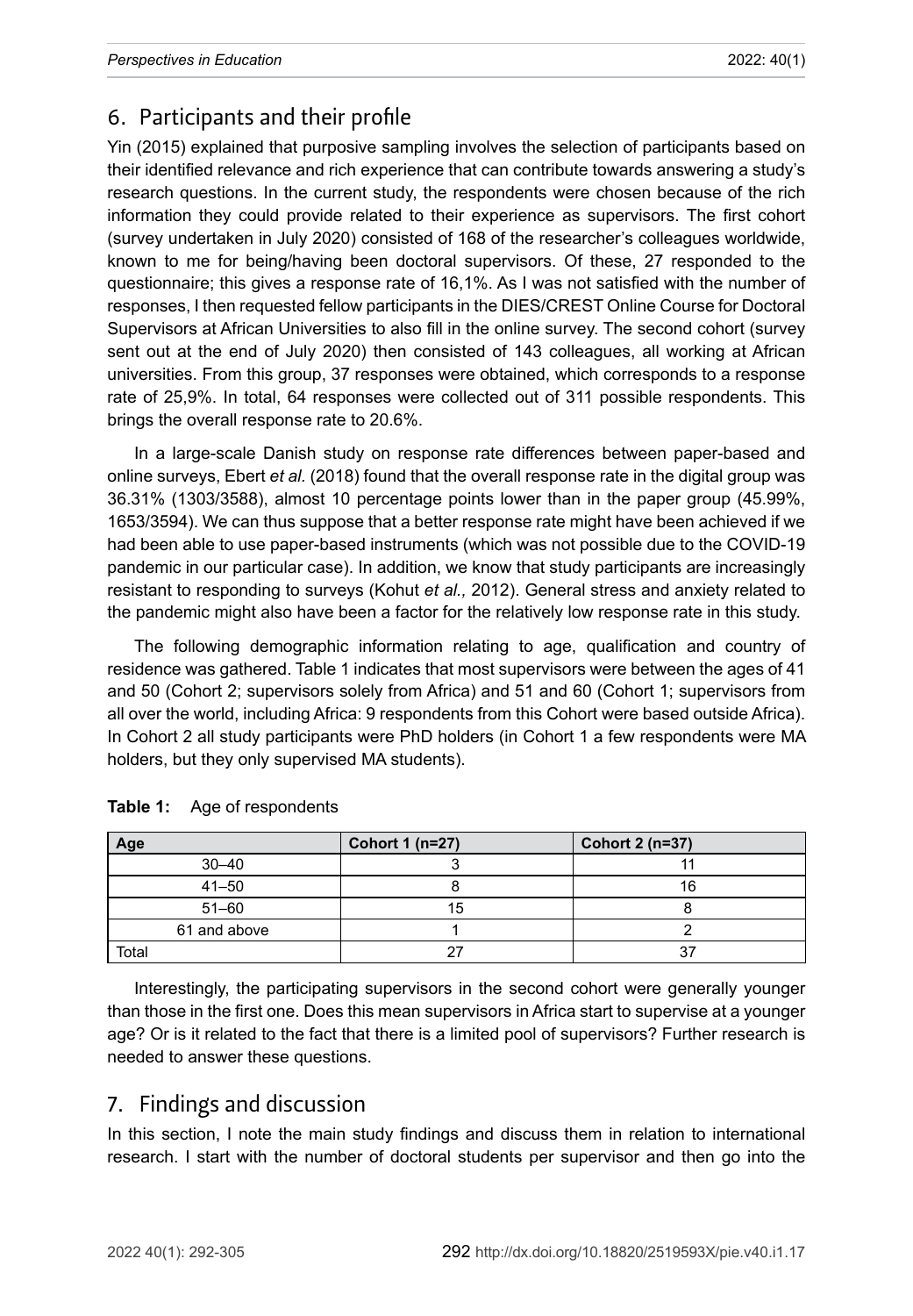themes identified at the start of the study, namely frequency of interaction, use of digital tools for online interaction between supervisor and supervisee and student progress during the pandemic. A few selected responses then guide a discussion leading to the recommendations and conclusion.

This section is organised according to the research sub-questions: frequency and change of frequency in supervisor-supervisee interactions, digital tools and means of supervisorsupervisee interactions, variety of videoconferencing tools and oral thesis defence.

In addition to information directly answering these questions, I also obtained information regarding the number of doctoral students currently under a participant's supervision. This can be seen in Table 2.

| Number of students supervised   Cohort 1 (n=27) | Cohort $2(n=37)$ |
|-------------------------------------------------|------------------|
|                                                 |                  |
| 1-3                                             | 26               |
| 4-6                                             |                  |
| 7-10                                            |                  |

**Table 2:** Number of doctoral students currently under the participants' supervision

In Cohort 1, 38,5% of the respondents supervised between 1 and 3 doctoral candidates, and 34,6% between 4 and 6. In Cohort 2, the vast majority (70,3%) supervised between 1 and 3 doctoral students. The remaining respondents in both cohorts (8 in Cohort 1 and 6 in Cohort 2; some of the Cohort 1 participants were supervising MA students) were not currently supervising doctoral students.

In Cohort 2, a significant number of participants supervised between 7 and 10 doctoral candidates. This is an indication of possible work overload. Research undertaken in east and southeast Asia on the number of doctoral students per supervisor in the field of nursing education shows that 45% of the participating institutions had between 1 and 5 students, while one third had between 6 and 10 supervisors and a quarter had no upper limit of students/ supervisor (Molassiotis *et al.,* 2020).

#### 8. Frequency and change of frequency of supervisor-supervisee interactions

In general, supervisors interact with their own students as they were supervised, and/or they learn by doing (Halse, 2011, cited in Manderson *et al.,* 2017). Because there is no prescribed frequency of interaction and the frequency means of interaction varies from country to country, from university to university, from department to department even, I have not included any benchmark questions for frequency or means of interaction. However, what could be measured was the change of frequency starting from what happened before the pandemic and what occurred during the pandemic.

In response to the questions – How often did supervisors see their students face-to-face before COVID-19? – and – Has there been a change in frequency of supervisor-supervisee interaction between "before" and "during" COVID-19? – the following was noted: before the pandemic, 95,2% (Cohort 1) and 67,7% (Cohort 2) of the supervisors only interacted faceto-face with their students once a month. Since the start of the pandemic, the frequency of interactions has changed as can be seen in Table 3 below.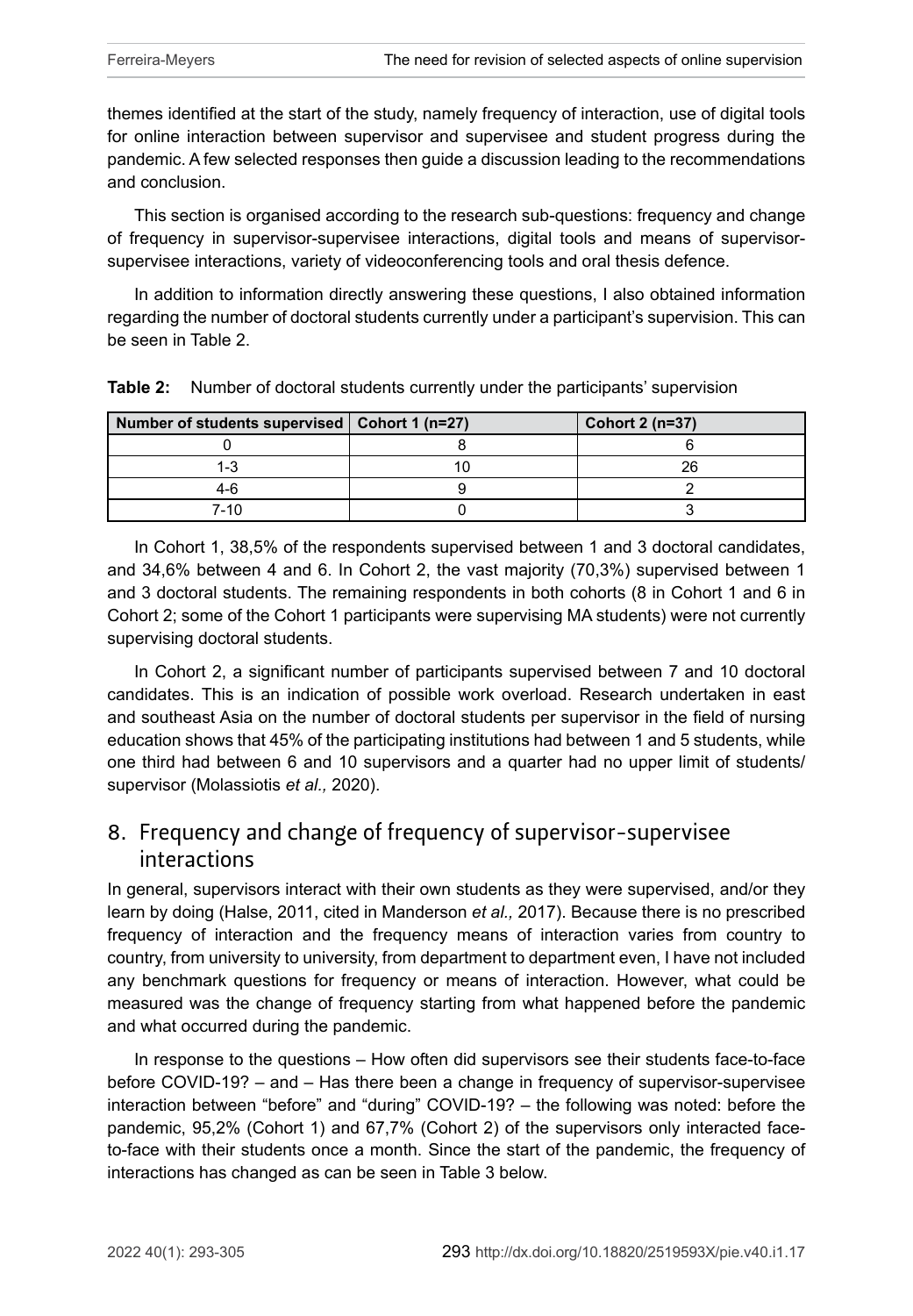| <b>Frequency of interaction</b> | Cohort 1 $(n=22)$ | Cohort 2 (n=34) |
|---------------------------------|-------------------|-----------------|
| Less frequent                   |                   |                 |
| More frequent                   |                   |                 |
| Equally frequent                |                   |                 |

|  |  |  | Table 3: Change in frequency of interaction between supervisor and student |
|--|--|--|----------------------------------------------------------------------------|
|--|--|--|----------------------------------------------------------------------------|

Cohort 1 respondents noted slightly more instances where the frequency of interaction with the supervised students did not change. As countries outside Africa were included here, it could be possible that the dependency on online interactions were already higher there before the pandemic. Nevertheless, it is important to note that for 26,5% of Cohort 2 respondents, the interactions became more frequent during the pandemic. This might be an indication of a heightened need for communication and interaction, even if occurring online only (face-to-face was impossible during the lockdown periods), in "difficult" periods such as the COVID-19 pandemic.

In many Master's and doctoral programmes, two phases can be distinguished: the taught course phase and the research phase. In the research phase, supervision of doctoral research has four dimensions: "the advisory role, the quality control role, the supporting relationship nurtured by the supervisor and the guidance of the student by the supervisor" (Mouton, 2001: 17, cited by Beer and Mason, 2009). None of these roles or dimensions can be undertaken without regular interaction.

Even before the COVID-19 pandemic, supervisors and researchers were debating the differences and possible advantages of on- or offline supervision practices (e.g. Gumbo, 2019) for all postgraduate research students but also more particularly for international students (e.g. Herman & Meki Kombe, 2019). In a study undertaken in Portuguese universities, "almost all supervisors (90,2%) agree that regular contact (by email, Skype, in-person) with doctoral students, is the key to monitoring and guiding student research work. Regular meetings in person with students has an agreement of 76,8%. Almost sixty-one per cent (60,7%) of supervisors agree with joint monitoring (PhD student-supervisor) of the proposal development while more than half (56,3%) of supervisors agree with the statement "Supervisor's failure to monitor student work may lead to non-completion of the doctorate" and that 31.3% partially agree with this statement (Ribau, 2020: 1585).

The frequency of supervisory meetings may also affect doctoral candidates' emotional exhaustion and intentions to dropout. Supervisory interaction and meetings are also a critical consideration in the advisory relationship. The frequency and quality of meetings are important (Li & Seale, 2007). Although the quality and frequency of meetings likely varies with the individual advisor, it may also depend on the academic discipline. Gardner (2007) reported that doctoral students emphasised the importance of their supervisory interaction, but she noted that expectations regarding contact time with their supervisor varied by academic department. Regardless, the frequency of interaction seems to affect doctoral students' wellbeing and progress. For example, Stubb, Pyhältö and Lonka (2011) found that weak and infrequent advising hindered the emotional wellbeing of doctoral students. Furthermore, students who have access to regular meetings with advisors, where they can receive guidance and discuss expectations, are more likely to complete their degrees (Bair & Haworth, 2005).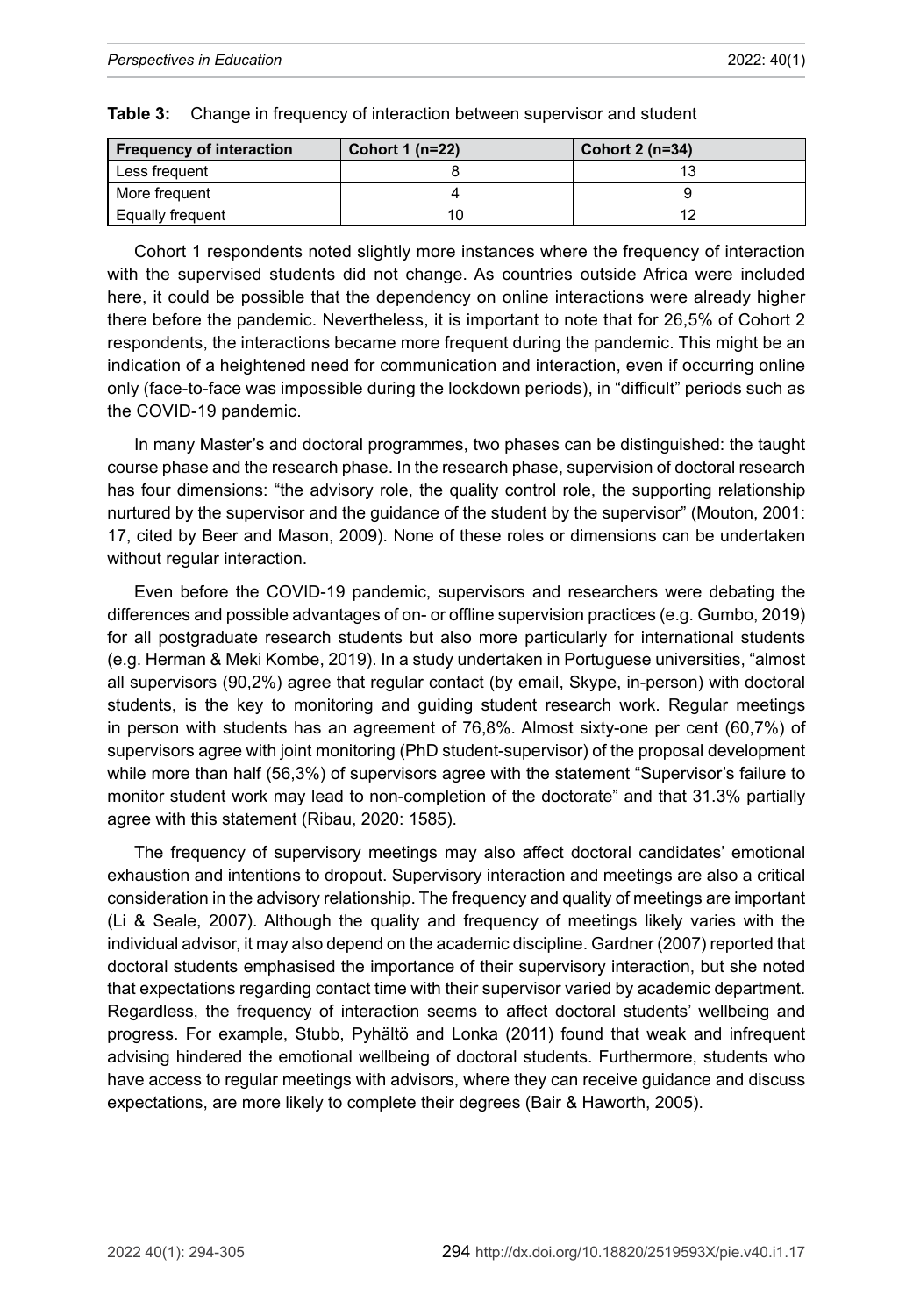# 9. Digital tools and means of supervisor-supervisee interaction

The second theme of this study relates to the use of digital tools for online supervision of doctoral students and the main means of interaction between both stakeholders. This theme provides answers to the following questions: What was the main means of communication between supervisor and supervisee before COVID-19? What are the main means of communication between supervisor and supervisee during COVID-19? And which videoconferencing tools were used to interact during COVID-19?

Both cohorts used face-to-face interaction as the main means of communication before the pandemic started. Noteworthy is the much higher percentage (70,6%) of Cohort 2 participants compared to that of Cohort 1 respondents (54,5%). This could confirm what was noted above, namely that the use of technology-mediated communication was already more significant outside Africa than it was on the continent.

During the pandemic, there was a definite shift from face-to-face to email and Skype or similar platforms, as Figures 1 and 2 below indicate.





For Cohort 1, 59,1% of the interactions between the supervisor and the doctoral student happened via email during this period of the COVID-19 pandemic (March 2020–August 2020), 36,4% of the interactions via Skype or other videoconferencing tools and only 4,5% took place in a face-to-face setting.

For Cohort 2, as indicated in Figure 2 below, the numbers indicate that more interactions took place via videoconferencing (45,7%) compared to what occurred in Cohort 1. A little more than half (51,4%) of the interactions were undertaken via email, while only 2,9% of the supervisor-supervisee interactions happened face-to-face.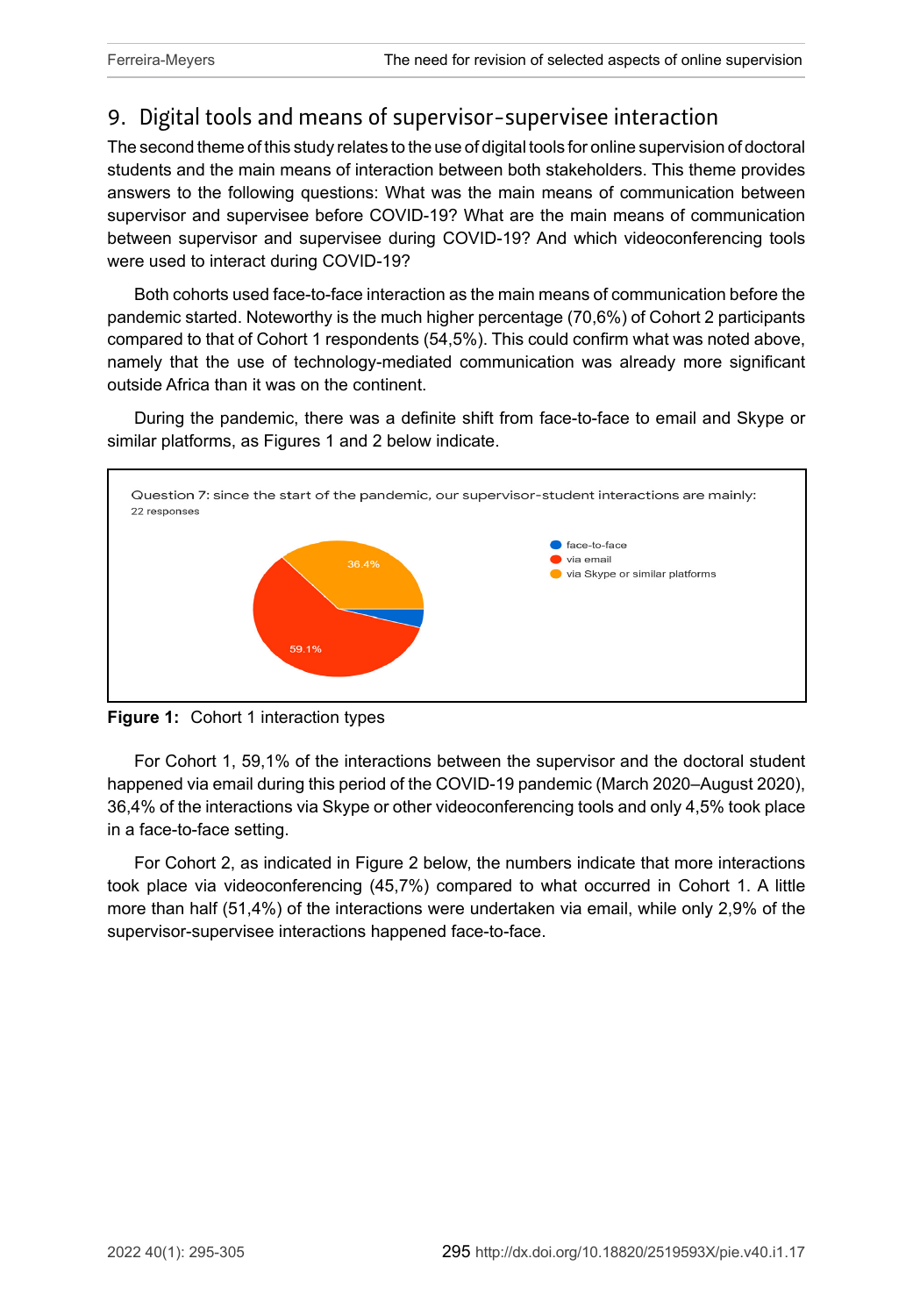

**Figure 2:** Cohort 2 interaction types

Supervision using videoconferencing tools, also called remote supervision, telesupervision or even e-supervision (Ghani, 2020: 38) is slowly appearing as a research topic under the broad category of doctoral study supervision. While no significant research has been done in Africa in this regard, a few pre-COVID-19 studies outside the continent called for the intensified use in the near future (Frederick, 2020; Flaherty, 2020, both cited in Ghani, 2020).

Cuban (1986) indicated that new technologies have succeeded each other since the 19th century, in particular in the education sector. Thus, students and educators have had to adapt themselves to new technologies, and today this includes digital ones (Khoza, 2017) as well as social media usage for teaching and learning (Annamalai, 2019; Mpungose, 2020; Deng & Tavares, 2013; Henry *et al.,* 2016; Madge *et al.,* 2009), which means we need to ensure that users are informed about these rapidly changing digital technologies (Dlamini, 2015). While lecturers and students have used Skype's videoconferencing functionality professionally and socially in the past, during the COVID-19 lockdown they seem to have switched to the more flexible Zoom, which is easy to install and use, and allows more participants in the same "call".

A variety of tools were used by the supervisors in this study: Zoom, Google Meet/Hangout, Microsoft Teams, Adobe Connect, Skype, WebEx and WhatsApp. Zoom is by far the preferred videoconferencing/virtual meeting tool (45,5% of the participants of Cohort 1 and 36,2% for Cohort 2). This is followed by Google Meet/Hangout for Cohort 1 (31,8%) and Microsoft Teams (23,5%). Researchers like Mullen (2020) discuss the importance of videoconferencing tools to ensure continued interactions, in particular during extreme events such as pandemics.

Crawford *et al.*'s (2020) study explored universities' responses, in the form of migration to online environments, to the COVID-19 pandemic in relation to teaching, learning and research, in Germany, Hong Kong, Malaysia, Jordan and South Africa. Universities started hosting lectures and meetings through videoconferencing software such as Zoom, and filesharing applications such as Google Classroom. In addition, universities have expanded their use of learning management or content management systems such as Moodle (Putri *et al.,* 2020).

In the narrative, open-ended part of the questionnaire, one participant had this to say:

Another positive is that I find that staff and students have been kind of forced to rely more on technology and eventually find it useful for virtual meetings/interactions, etc, whereas before many relied more on print and email. Some students have access challenges with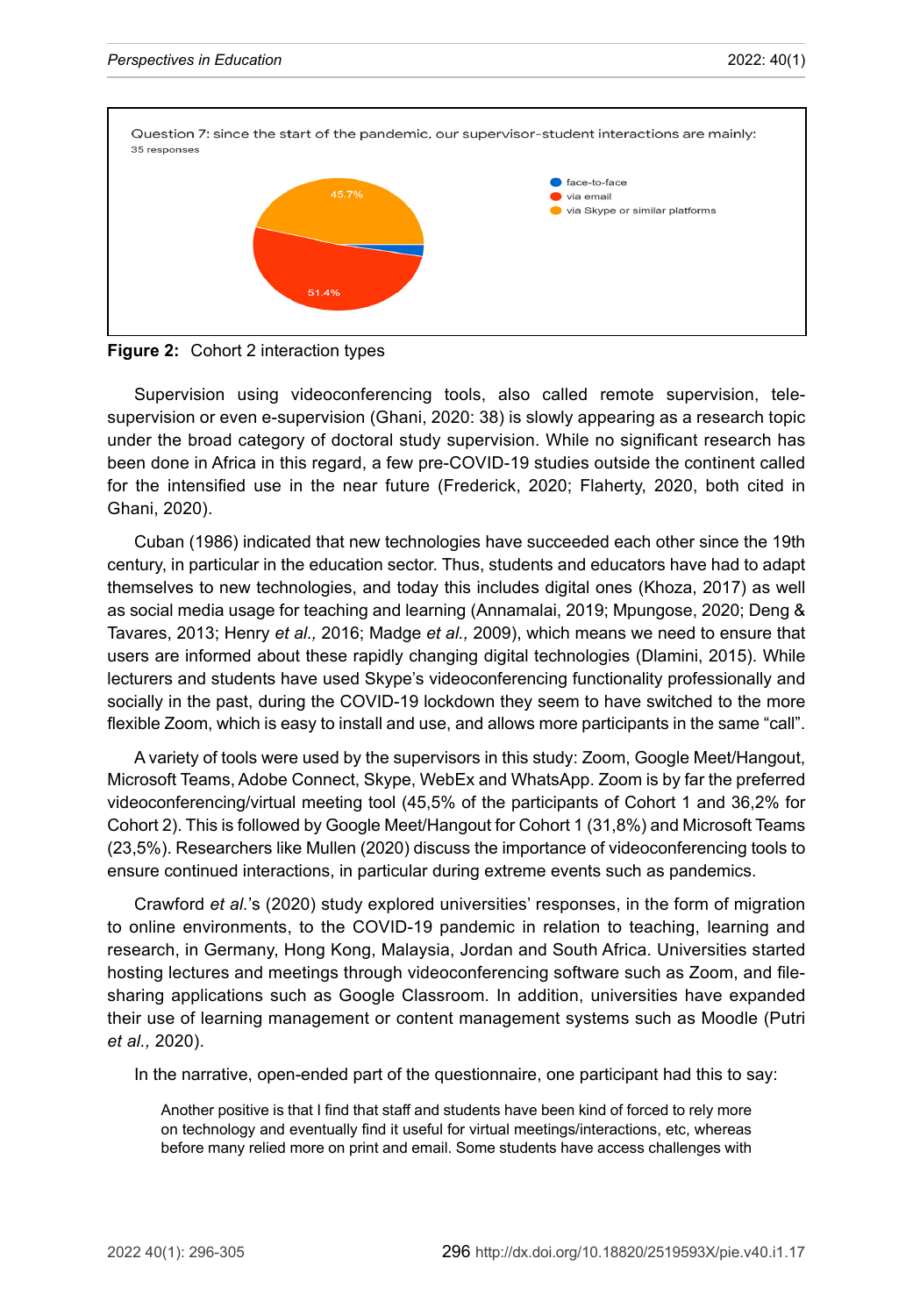regard to WiFi and this interferes with the new arrangement of holding virtual meetings and slows down work and student/supervisor interactions (P5, Cohort 2).

This confirms the shift towards more use of digital interactions during the pandemic but also points to multiple challenges regarding infrastructure and connectivity which, in turn, point to access and inclusivity challenges.

Ribau's study participants noted that "almost all supervisors (90,2%) agree that regular contact (by email, Skype, in-person) with doctoral students, is the key to monitoring and guiding student research work. Regular meetings in person with students has an agreement of 76,8% (Ribau, 2020: 1585). The current study confirms this, except that because of the pandemic much less face-to-face, in-person interaction is happening.

The pandemic has brought about a more diversified offering when it comes to videoconferencing. While many of these products were available before March 2020, the fact that supervisors and supervisees started using videoconferencing more as an alternative to the now prohibited face-to-face interactions, also meant that stakeholders would start looking for videoconferencing products that were better suited to their specific needs. In their research on group research supervision, Kumar *et al.* note the following regarding the effectiveness of videoconferencing tools during a pandemic: "Having a flexible structure for Zoom meetings, a scheduled time to work with their mentor, a lengthy block of time to interact one-to-one, and the mentor's prepared responses to their files and questions, with attention on anything arising while in session, proved motivating" (2021: 148).

#### 10. Oral thesis defence/viva

The videoconferencing tools mentioned in the previous section were mainly used for regular supervisor-supervisee meetings, but also at the level of oral thesis defence or viva. This is normally something that happens in a face-to-face setting, even though before the onset of the pandemic it was possible to hold a viva at a distance. This occurred in particular with international students.

This shift is also visible when it comes to thesis defence. More than half (56,5%) of the respondents of Cohort 1 indicated that there have been thesis defences since the start of the pandemic. This number is significantly lower for Cohort 2. While I have not been able to ascertain why this is the case, one of the reasons might be that in Cohort 1 there are participants based outside Africa who might have been better prepared to deal with online thesis defences (they might have dealt with international students on a larger scale and therefore might have had thesis defences "at a distance" even before the pandemic started).

Cohort 1 respondents noted that thesis defences were undertaken "virtual[ly] using Zoom", "via Google meeting", "on Blackboard Collaborate" and "different[ly] from before because of time management" ("the defence should not last more than 3 hours"). One of the respondents noted that besides the "initial technical glitches", doing the defence online was "in fact, (...) an easier means to get all examiners to attend orals once we can all agree on dates. Previously orals had to be waived because of the unavailability of examiners who were usually out of the country. With online oral defence, attendance can be from any part of the world".

Of the 13 responses received from Cohort 1, 6 indicated that the doctoral students' thesis defence or viva was held online, while 7 said it took place face-to-face. In one case the chancellor of the university had given special authorisation to do so. In all cases precautionary measures (presence of sanitiser or request to wash hands at the entrance of the venue,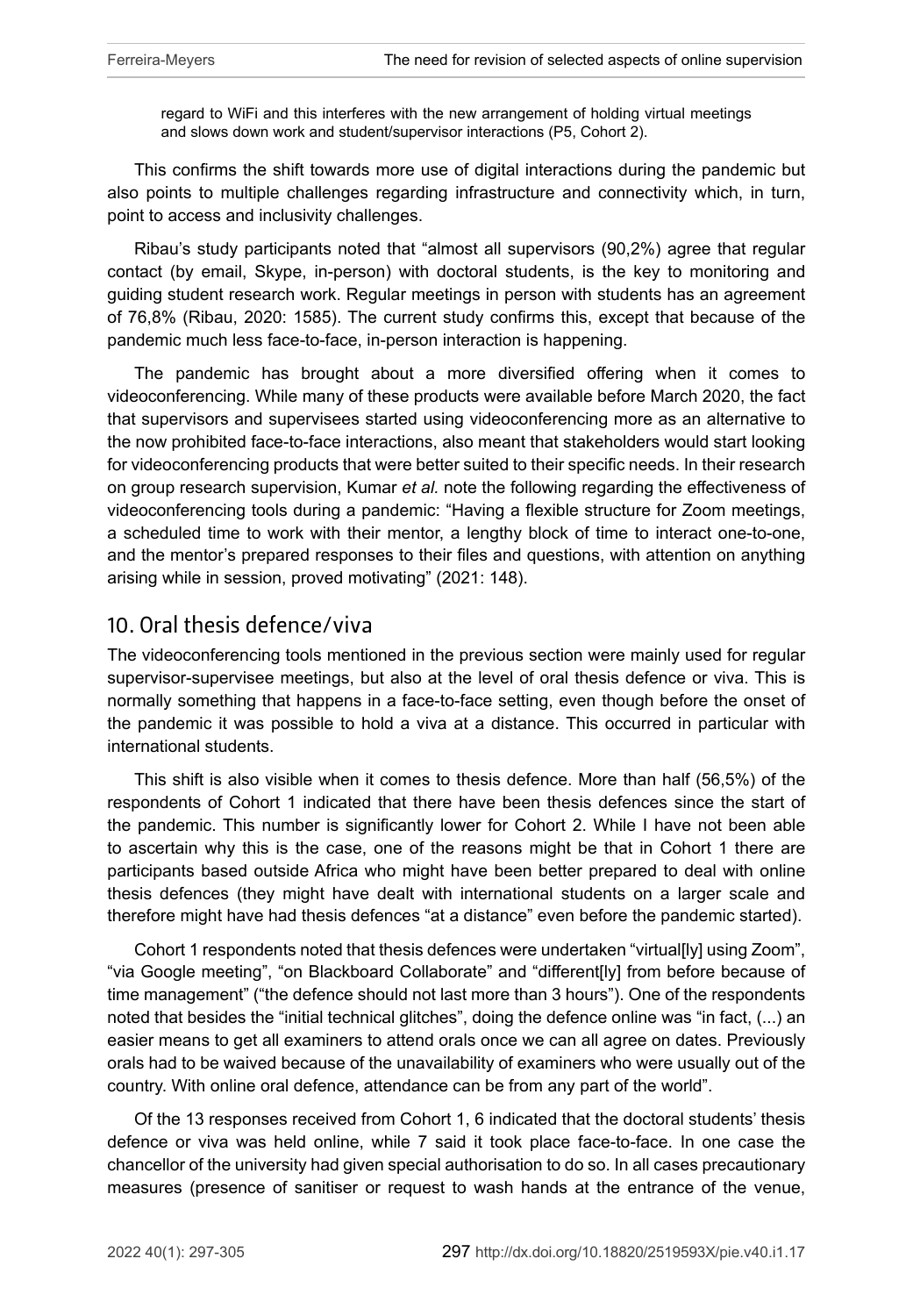#### *Perspectives in Education* 2022: 40(1)

temperature checking prior to entering the venue, less than 20 people attending, social distance of at least one metre, obligatory wearing of a facemask) were in place. Other changes took place in how the defence was conducted. One of the study participants indicated that students had to prepare a presentation with a voice-over and send it in. This allowed the panel to go through it in their own time. Then there was a shorter synchronous presentation and discussion on Blackboard Collaborate where people could, for instance, pose questions.

Nineteen Cohort 2 respondents shared their thoughts about online defences. Notably, similar to Cohort 1, these were done over Zoom or other online platforms. For most respondents this was new and brought with it challenges of connectivity, for example, or that the students were not used to this (one respondent noted that a dry or trial run was undertaken before the actual defence) or that the examination committee was not used to this (in one case, the committee members received training on how to use Zoom before the actual defence date). Such challenges were already noted in other parts of the world (see, for example, Salihbegovic & Ribic, 2008). For some institutions this was already the case pre-pandemic as using virtual platforms ensured the participation of international supervisors and/or examiners in the examination process or even during the proposal presentations or progress reporting (so, earlier in the doctoral students' journey). One participant noted that "Zoom and other virtual means are more effective than face-to-face" (unfortunately, the respondent did not qualify that statement).

As Morley *et al.* (2002; cited in Watts, 2012: 376) noted, oral examinations are variable in form and conduct, so there is nothing peculiar about a shift in mode of delivery (online versus face-to-face). However, this should have an impact on the way supervisors prepare their doctoral candidates for this part of the journey.

#### 11. Student progress during the pandemic

Linked to the questions regarding frequency of interaction and tools used to supervise students, an additional question sought to find out how supervisors viewed their students' progress. Overall, respondents had this to say about their students' progress during the pandemic: for Cohort 1, a large portion of the students, 40,9%, as reported by the study participants, progressed at a slower pace during the pandemic, while for Cohort 2, interestingly, they seemed to be more performant (their progress was more intense). For Cohort 2 almost one third indicated that progress was faster, one third that progress was similar to what occurred before the pandemic, and one third that progress was slower. Several Cohort 1 participants indicated that the intensity of the progression varied from student to student.

It is thus difficult to generalise the data from this theme on student progress. The responses to the open-ended questions (qualitative) are helpful when it comes to interpreting the indecisive nature of the quantitative data. This is what one respondent had to say: "My students had very different experiences and their progress showed it. Students with additional work (for example moving from face-to-face to online teaching very quickly and without sufficient support) or child care responsibilities had less time while others working from home progressed quickly" (Cohort 2). The comment is noteworthy as it points to individual differences, personal challenges and the need for individual and flexible learning paths in postgraduate supervision. Thus, caution should be exercised in not approaching supervision in a rigid manner. Many doctoral study programmes are already quite flexible in nature, but probably more should be done to ensure that differing approaches and circumstances allow more people to proceed with this type of studies.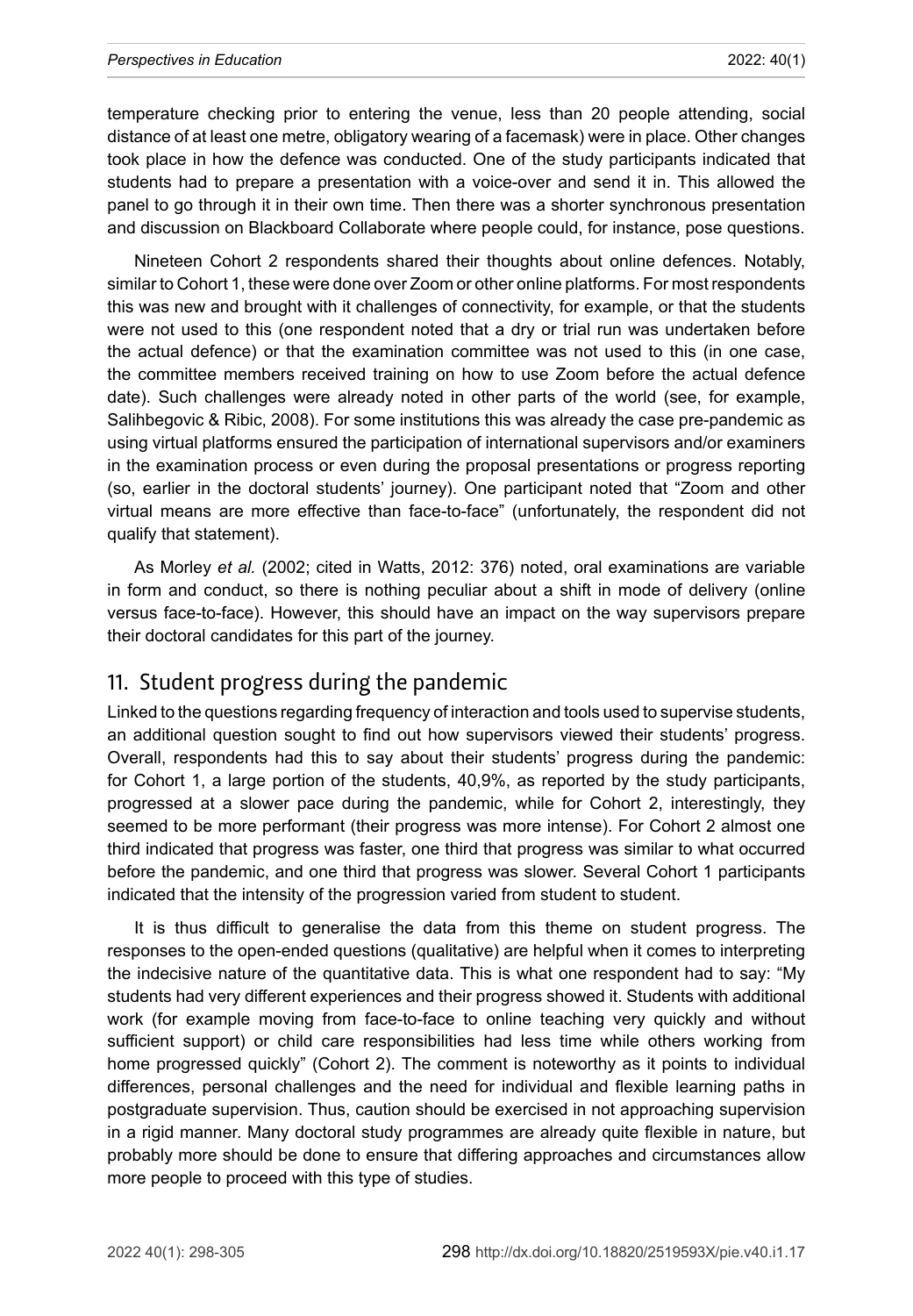## 12. Recommendations

Infrastructure, connectivity and access are all elements that need to be improved for staff and students for postgraduate supervision to continue online during (and beyond) the pandemic. Additional research is needed in the area of how supervisors can prepare their students for online interactions and defences. Frequency and means of interaction have an impact on doctoral student commitment and persistence (Jones, 2011; Lovitts, 2001; Kurtz-Costes *et al.,* 2006). Frequent interaction between supervisor and supervisee is important. Quality assurance aspects need to be revised and/or implemented to address frequency and quality of supervision. Creating a structured model to assist advisors in providing feedback, both in terms of academic research and relationship management, may be helpful.

Research on how the quality of the supervisory relationship affects students' anxiety, stress and wellbeing (such as that undertaken by Stubb *et al.,* 2011) should be envisaged, especially during a pandemic such as the one brought about by COVID-19. According to Pyhältö *et al.* (2012), doctoral students who experienced supervisory problems reported higher anxiety and emotional exhaustion, while Rigg *et al.* (2013) found that advisor support significantly reduced emotional exhaustion among American graduate students. Supervisors need to be trained and supported to provide holistic support that goes beyond academic support and supports student wellbeing. It has to be noted that with doctoral students experiencing psychological distress six times higher than the general population (Barry *et al.,* 2018) and one in three being at risk for a common psychiatric disorder (Levecque *et al.,* 2017) before the pandemic, it is important to explore the impact of COVID-19 on their wellbeing and mental health, as well as on that of their supervisors.

#### 13. Study limitations

This small-scale study focused on the point of view of the supervisors. This meant that no input was received from the supervised students. Further research, such as Sokhulu's 2020 study entitled "Students' experiences of using digital technologies to address their personal research needs during the COVID-19 lockdown", is necessary to complement the current study. Additional follow-up studies looking at how students perceived the impact of the pandemic on the way/frequency they were supervised during their doctoral studies would be useful to provide a more balanced picture of the phenomenon and impact research output (Halbert, 2015).

In addition, the study was undertaken soon after the start of the first lockdown (March 2020). Supervisors and supervisees had to improvise and rapidly implement ways and means to deal with the changed environment for their interactions. It remains to be seen whether, close to two years after the onset of the pandemic, the situation has further transformed, whether other tools are now used and whether the frequency of interactions between supervisor and supervisee has undergone additional shifts. In this area too, further research is required.

It would further be useful to study completion rates to compare what supervisors thought their students' progress was to what really occurred. It would be vital too to look at how pre-COVID-19 distance education and online doctoral studies programmes assure their quality when it comes to frequency of interaction between supervisor and supervisee. Heeralal's (2016) case study on improving postgraduate supervision in an Open and Distance Learning (ODL) environment would be a good starting point.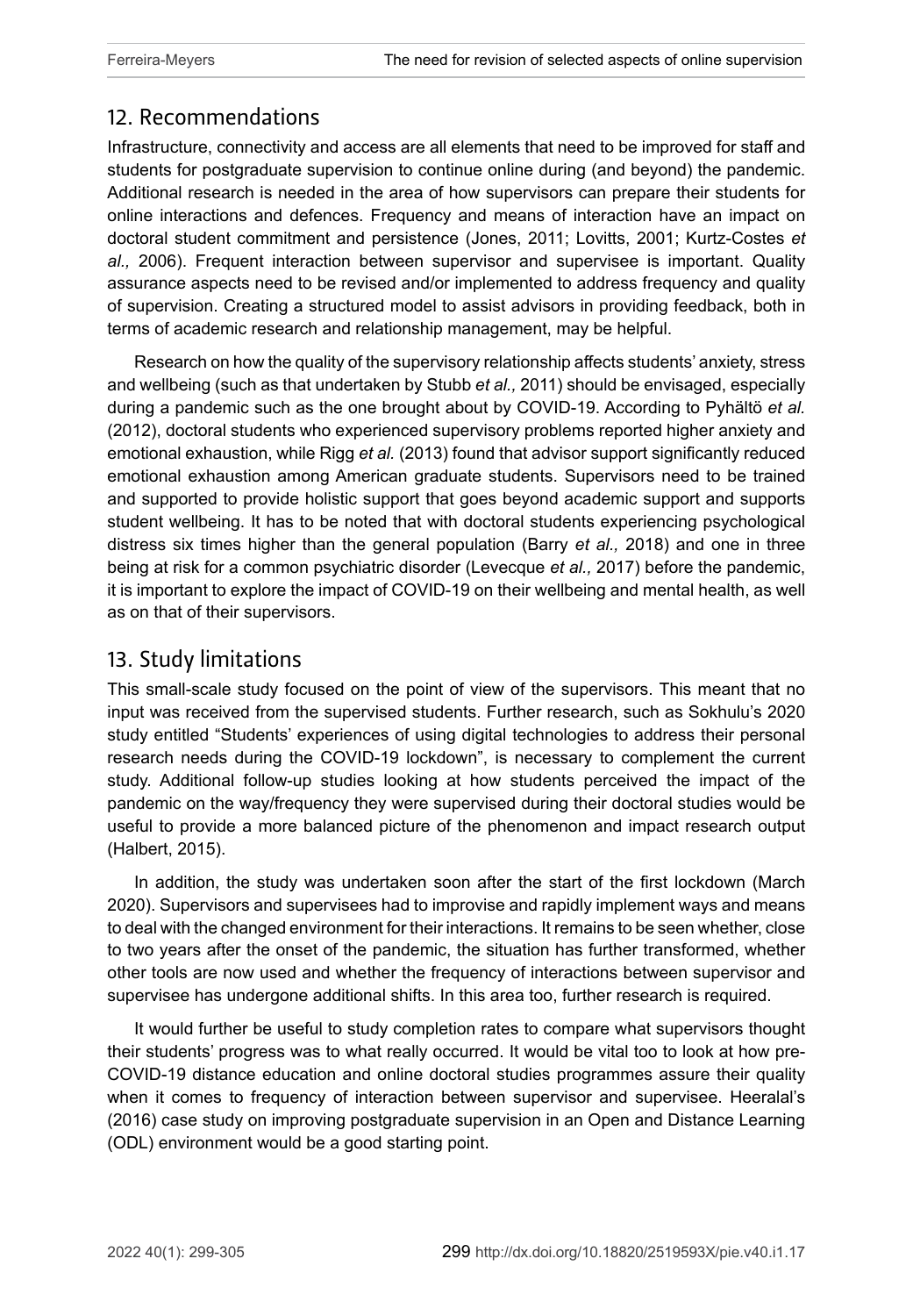### 14. Conclusion

The current study's major research questions were whether the pandemic brought about a transformation in the way Master and doctoral students are supervised. The data collected from the online survey administered to doctoral studies' supervisors suggests that there has been a change in frequency and means of supervision, that there is more reliance on videoconferencing tools and interaction "at a distance". However, the impact on student progression is less clear and the data cannot conclusively confirm that there has been a significant transformation in the way students are supervised because many participants seem to indicate their wish to return to the way things were done pre-pandemic. Nevertheless, there will probably be more reliance on social media, email and other online tools such as Zoom and Skype post-pandemic. In the words of the study participants, "online supervision is developing" and "the pandemic has also given us more tools of engagement, which is good". In addition to what Wu *et al.* (2020) describe as "organizational agility" which is the basis for the success of the transition to online teaching and learning, supervisors and supervisees require "personal agility" as COVID-19 is a global pandemic that might be with us for a long time to come (and even if it ends, there will always be other pandemics as history has shown us).

#### References

Annamalai, N. 2019. Using WhatsApp to extend learning in a blended classroom environment. *Teaching English with Technology*, 19(1): 3-20.

Asiimwe, J.A. 2019. Understanding doctoral supervision: Concepts and experiences of selected supervisors and PhD graduates in Uganda. *MIER Journal of Educational Studies Trends & Practices*. 9(2): 134-146.

Bair, C.R. & Haworth, J.G. 2005. Doctoral student attrition and persistence: A meta-synthesis of research. In J.C. Smart (Ed.). *Higher education: Handbook of theory and research* (pp. 481-534). The Netherlands: Springer. [https://doi.org/10.1007/1-4020-2456-8\\_11](https://doi.org/10.1007/1-4020-2456-8_11)

Barry, K.M., Woods, M., Warnecke, E., Stirling, C. & Martin, A. 2018. Psychological health of doctoral candidates, study-related challenges and perceived performance. *Higher Education Research & Development*, 37(3): 468-483.<https://doi.org/10.1080/07294360.2018.1425979>

Bastola, M.N. & Hu, G. 2021. Supervisory feedback across disciplines: does it meet students' expectations? *Assessment & Evaluation in Higher Education*, 46(3): 407-423. [https://doi.org/](https://doi.org/10.1080/02602938.2020.1780562) [10.1080/02602938.2020.1780562](https://doi.org/10.1080/02602938.2020.1780562)

Börgeson, E., Sotak, M., Kraft, J., Bagunu, G., Biörserud, C. & Lange, S. 2021. Challenges in PhD education due to COVID-19-disrupted supervision or business as usual: A cross-sectional survey of Swedish biomedical sciences graduate students. *BMC Medical Education*, 21(1): 1-11.<https://doi.org/10.1186/s12909-021-02727-3>

Carpenter, S., Makhadmeh, N. & Thornton, L.J. 2015. Mentorship on the doctoral level: An examination of communication faculty mentors' traits and functions. *Communication Education*, 64(3): 366-384. <https://doi.org/10.1080/03634523.2015.1041997>

Cekiso, M., Tshotsho, B., Masha, R. & Saziwa, T. 2019. Supervision experiences of postgraduate research students at one South African higher education institution. *South African Journal of Higher Education*, 33(3): 8-25.<https://doi.org/10.20853/33-3-2913>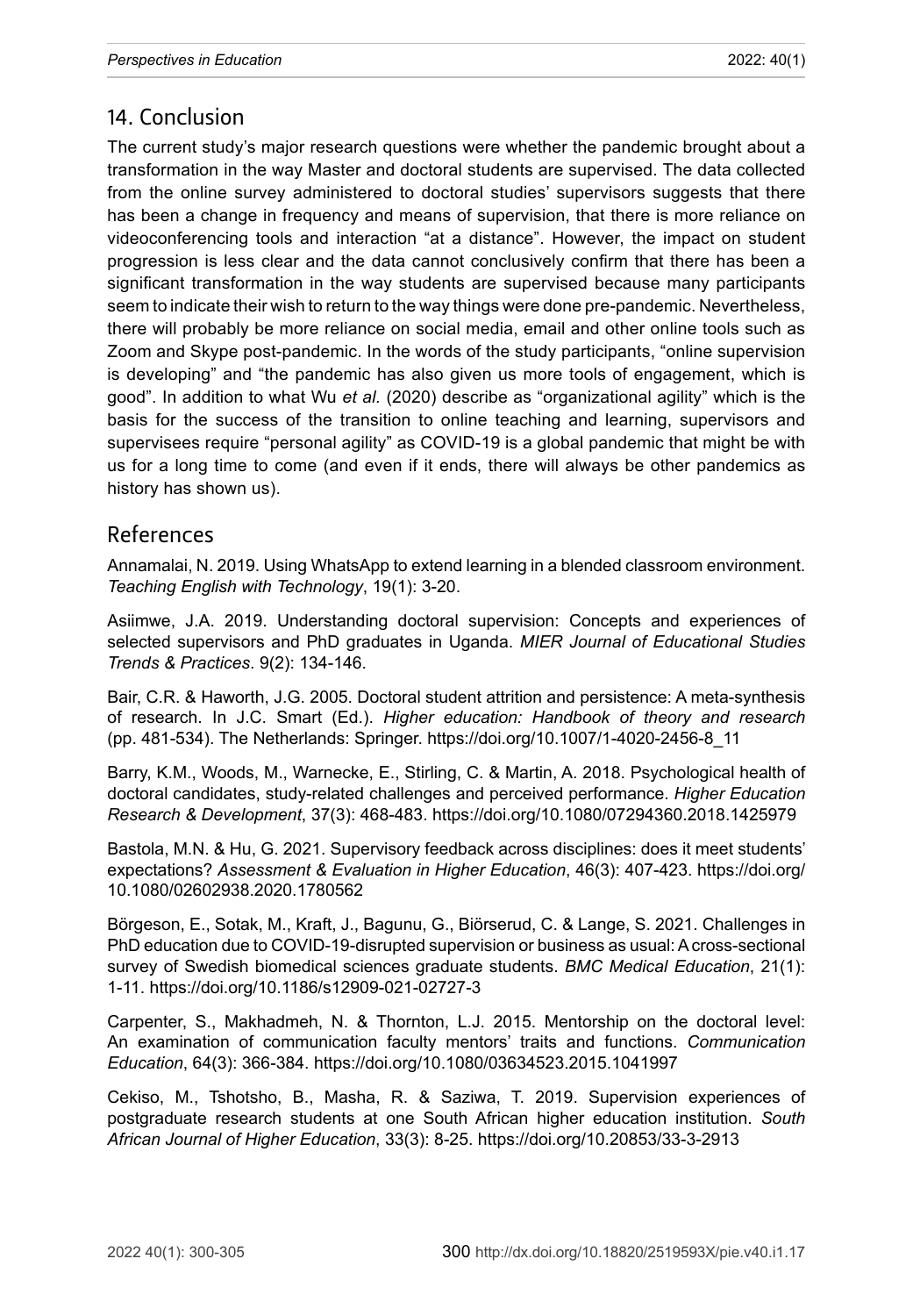Crawford, J., Butler-Henderson, K., Rudolph, J., & Glowatz, M. 2020. COVID-19: 20 countries' higher education intra-period digital pedagogy responses. *Journal of Applied Teaching and Learning*, 3(1): 1-20. <https://doi.org/10.37074/jalt.2020.3.1.7>

Creswell, J.W. & Poth, C.N. 2016. *Qualitative inquiry and research design: Choosing among five approaches*. Thousand Oaks: Sage Publications.

Cuban, L. 1986. *Teachers and machines: The classroom use of technology since 1920*. New York: Teachers College Press.

Deng, L. & Tavares, N.J. 2013. From Moodle to Facebook: Exploring students' motivation and experiences in online communities. *Computers & Education*, 68: 167-176. [https://doi.](https://doi.org/10.1016/j.compedu.2013.04.028) [org/10.1016/j.compedu.2013.04.028](https://doi.org/10.1016/j.compedu.2013.04.028)

Dietz, A.J., Jansen, J. D. & Wadee, A.A. 2006, *Effective PhD supervision and mentorship: A workshop based on experiences from South Africa and the Netherlands*. Amsterdam/Pretoria: Rozenberg Publishers and UNISA Press.

Dlamini, R. 2015. The role of the strategic and adaptive Chief Information Officer in higher education. *Education and Information Technologies*, 20(1): 113-140. [https://doi.org/10.1007/](https://doi.org/10.1007/s10639-013-9269-5) [s10639-013-9269-5](https://doi.org/10.1007/s10639-013-9269-5)

Ebert J.F., Huibers L., Christensen B. & Christensen M.B. 2018. Paper- or web-based questionnaire invitations as a method for data collection: Cross-sectional comparative study of differences in response rate, completeness of data, and financial cost. *Journal of Medical Internet Research,* 20(1): e24.<https://doi.org/10.2196/jmir.8353>

Erichsen, E.A., Bolliger, D.U. & Halupa, C. 2014. Student satisfaction with graduate supervision in doctoral programs primarily delivered in distance education settings. *Studies in Higher Education*, 39(2): 321-338. <https://doi.org/10.1080/03075079.2012.709496>

Flaherty C. 2020. *Virtual thesis defense*. Available at [https://www.insidehighered.com/](https://www.insidehighered.com/news/2020/03/27/rise-remote-phd-defense) [news/2020/03/27/rise-remote-phd-defense](https://www.insidehighered.com/news/2020/03/27/rise-remote-phd-defense). [Accessed 17 April 2020].

Frederick A. 2020. *How to defend a PhD remotely*. Available at [https://www.nature.com/](https://www.nature.com/articles/d41586-020-00971-z) [articles/d41586-020-00971-z](https://www.nature.com/articles/d41586-020-00971-z). [Accessed 15 October 2020].

Gardner, S.K. 2007. "I heard it through the grapevine": Doctoral student socialization in chemistry and history. *Higher Education*, 54: 723-740.<https://doi.org/10.1007/s10734-006-9020-x>

Ghani, F. 2020. Remote teaching and supervision of graduate scholars in the unprecedented and testing times. *Journal of the Pakistan Dental Association*, 29(S): 36-42. [https://doi.](https://doi.org/10.25301/JPDA.29S.S36) [org/10.25301/JPDA.29S.S36](https://doi.org/10.25301/JPDA.29S.S36)

Gohar, A.S. & Qouta, M.M. 2021. Challenges of Improving the quality of academic supervision of postgraduate studies at the Faculty of Education, Damietta University. *Journal of Educational Issues*, 7(1): 113-137.<https://doi.org/10.5296/jei.v7i1.18292>

Gray, M.A. & Crosta, L. 2019. New perspectives in online doctoral supervision: a systematic literature review. *Studies in Continuing Education*, 41(2): 173-190. [https://doi.org/10.1080/01](https://doi.org/10.1080/0158037X.2018.1532405) [58037X.2018.1532405](https://doi.org/10.1080/0158037X.2018.1532405)

Gumbo, M.T. 2019. Online or offline supervision? Postgraduate supervisors state their position at university of South Africa. *South African Journal of Higher Education*, 33(1): 92-110. [https://](https://doi.org/10.20853/33-1-2673) [doi.org/10.20853/33-1-2673](https://doi.org/10.20853/33-1-2673)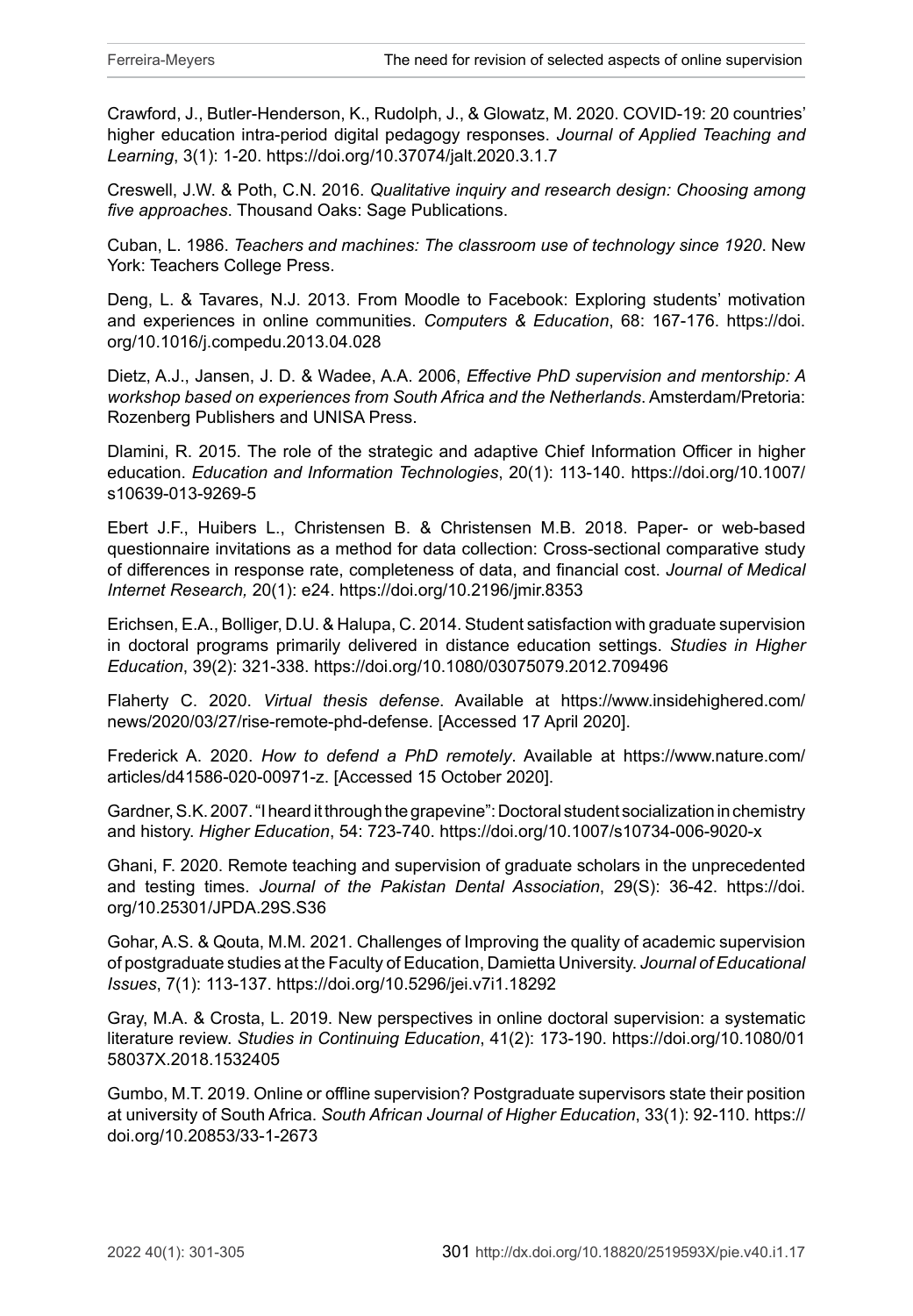Halbert, K. 2015. Students' perceptions of a "quality" advisory relationship. *Quality in Higher Education*, 21(1): 26-37. <https://doi.org/10.1080/13538322.2015.1049439>

Halse, C. 2011. Becoming a supervisor: the impact of doctoral supervision on supervisors' learning. *Studies in Higher Education*, 36: 557-570. [https://doi.org/10.1080/03075079.2011.](https://doi.org/10.1080/03075079.2011.594593) [594593](https://doi.org/10.1080/03075079.2011.594593)

Heeralal, P.J. 2016. Improving postgraduate supervision in an Open and Distance Learning (ODL) environment. A case study at the College of Education – University of South Africa (Unisa). *South African Journal of Higher Education*, 29(3): 87-100. <https://doi.org/10.20853/29-3-490>

Henry, J.V., Winters, N., Lakati, A., Oliver, M., Geniets, A., Mbae, S.M. & Wanjiru, H. 2016. Enhancing the supervision of community health workers with WhatsApp mobile messaging: Qualitative findings from 2 low-resource settings in Kenya. *Global Health: Science and Practice*, 4(2): 311-325. <https://doi.org/10.9745/GHSP-D-15-00386>

Herman, C. & Meki Kombe, C.L. 2019. The role of social networks in the transitional experiences of international African doctoral students at one university in South Africa. *Higher Education Research & Development*, 38(3): 508-521. [https://doi.org/10.1080/07294360.201](https://doi.org/10.1080/07294360.2018.1556618) [8.1556618](https://doi.org/10.1080/07294360.2018.1556618)

Isike, C. 2018. The impact of University of Zululand structural and cultural contexts on postgraduate supervision practice (2011–2016). *Africa Education Review*, 15(2): 112-130. <https://doi.org/10.1080/18146627.2017.1341292>

Ives, G. & Rowley, G. 2005. Supervisor selection or allocation and continuity of supervision: Ph.D. students' progress and outcomes. *Studies in Higher Education*, 30: 535-555. [https://doi.](https://doi.org/10.1080/03075070500249161) [org/10.1080/03075070500249161](https://doi.org/10.1080/03075070500249161)

Jili, N.N. & Masuku, M.M. 2017. Supervision as a tool of producing independent researchers: Reflecting on supervision processes. *International Journal of Sciences and Research*, 75(8): 339-350.

Jowi, J.O. 2021. Doctoral training in African universities: recent trends, developments and issues. *Journal of the British Academy*, 9(s1): 159-181. <https://doi.org/10.5871/jba/009s1.159>

Khoza, S.B. 2017. Master of Education students' reflections: Which curriculum reasons are promoted or limited by Skype Resources? *Progressio*, 39(2): 1-19. [https://doi.org/](https://doi.org/10.25159/0256-8853/2405) [10.25159/0256-8853/2405](https://doi.org/10.25159/0256-8853/2405)

Klar, S. & Leeper, T.J. 2019. Identities and intersectionality: a case for purposive sampling in survey-experimental research. In P.J. Lavrakas, M.W. Traugott, C. Kennedy, A.L. Holbrook, E.D. de Leeuw & B.T. West (Eds.). *Experimental methods in survey research: techniques that combine random sampling with random assignment* (pp.419-433). Hoboken, NJ: John Wiley & Sons Inc.<https://doi.org/10.1002/9781119083771.ch21>

Koen, C. 2007. *Postgraduate student retention and success: A South African case study.* Cape Town: HSRC Press.

Kohut, A., Keeter, S., Doherty, C., Dimock, M. & Christian, L. 2012. *Assessing the representativeness of public opinion surveys*. Washington, DC: Pew Research Center.

Kumar, S., Pollard, R., Johnson, M. & Ağaçlı-Doğan, N., 2021. Online research group supervision: Structure, support and community. *Innovations in Education and Teaching International*, 58(6): 647-658.<https://doi.org/10.1080/14703297.2021.1991430>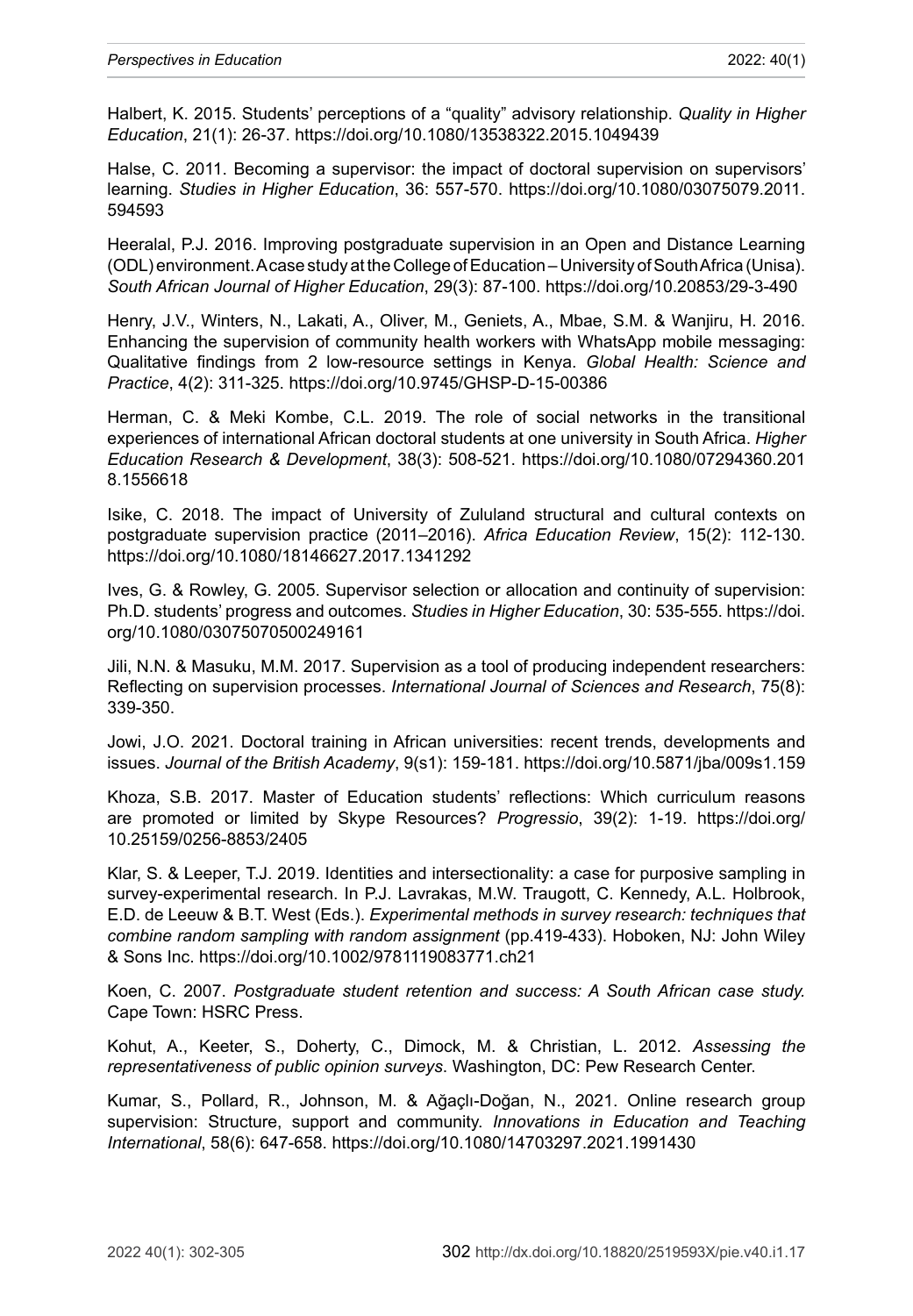Lee, A. 2008. How are doctoral students supervised? Concepts of doctoral research supervision. *Studies in Higher Education*, 33: 267-281. <https://doi.org/10.1080/03075070802049202>

Levecque, K., Anseel, F., De Beuckelaer, A., Van der Heyden, J., & Gisle, L. 2017. Work organization and mental health problems in PhD students. *Research Policy*, 46(4): 868-879. <https://doi.org/10.1016/j.respol.2017.02.008>

Li, S. & Seale, C. 2007. Managing criticism in PhD supervision: A qualitative case study. *Studies in Higher Education*, 32(4): 511-526.<https://doi.org/10.1080/03075070701476225>

Lim, J., Covrig, D., Freed, S., De Oliveira, B., Ongo, M. & Newman, I. 2019. Strategies to assist distance doctoral students in completing their dissertations. *International Review of Research in Open and Distributed Learning*, 20(5): 192-210. [https://doi.org/10.19173/irrodl.](https://doi.org/10.19173/irrodl.v20i5.4532) [v20i5.4532](https://doi.org/10.19173/irrodl.v20i5.4532)

Madge, C., Meek, J., Wellens, J. & Hooley, T. 2009. Facebook, social integration and informal learning at university: It is more for socialising and talking to friends about work than for actually doing work. *Learning, Media and Technology*, 34(2): 141-155. [https://doi.](https://doi.org/10.1080/17439880902923606) [org/10.1080/17439880902923606](https://doi.org/10.1080/17439880902923606)

Manderson, L., Bondjers, G., Izugbara, C., Cole, D.C., Egesah, O., Ezeh, A. & Fonn, S. 2017. Enhancing doctoral supervision practices in Africa. *Journal of Higher Education in Africa/ Revue de l'enseignement supérieur en Afrique*, 15(2): 23-40.

Mason, M.M. 2012. Motivation, satisfaction, and innate psychological needs. *International Journal of Doctoral Studies*, 7: 259-277. <https://doi.org/10.28945/1596>

Molassiotis, A., Wang, T., Hoang, H.T.X., Tan, J.Y., Yamamoto-Mitani, N., Cheng, K.F., Tuazon, J.A., Kunaviktikul, W. & Suen, L.K. 2020. Doctoral nursing education in east and Southeast Asia: characteristics of the programs and students' experiences of and satisfaction with their studies. *BMC Medical Education*, 20: 1-12.<https://doi.org/10.1186/s12909-020-02060-1>

Motala, S. & Menon, K. 2020. In search of the "new normal": Reflections on teaching and learning during Covid-19 in a South African university. *Southern African Review of Education*, 26(1): 80-99.

Mpungose, C.B. 2020. Beyond limits: Lecturers' reflections on Moodle uptake in South African universities. *Education and Information Technologies*. 4: 1-20.

Mullen, C.A. 2020. Online doctoral mentoring in a pandemic: help or hindrance to academic progress on dissertations? *International Journal of Mentoring and Coaching in Education,*  10(2): 139-157. <https://doi.org/10.1108/IJMCE-06-2020-0029>

Ndayambaje, J.B. 2018. PhD supervision challenges in developing countries: Case study in East Central Africa. *International Journal of Research in Economics and Social Sciences*, 8(5): 1-6.

Ngulube, P. & Ukwoma, S.C. 2019. Mapping supervision trends in doctoral research in library and information science in Nigeria and South Africa: Implications for collective learning. *African Journal of Library, Archives & Information Science*, 29(1): 1-16.

Nsereko, A.K.N. 2019. Doctoral supervision a challenge in universities: The Context of the sub-Saharan African universities. *Islamic University Multidisciplinary Journal*, 6(3): 58-63.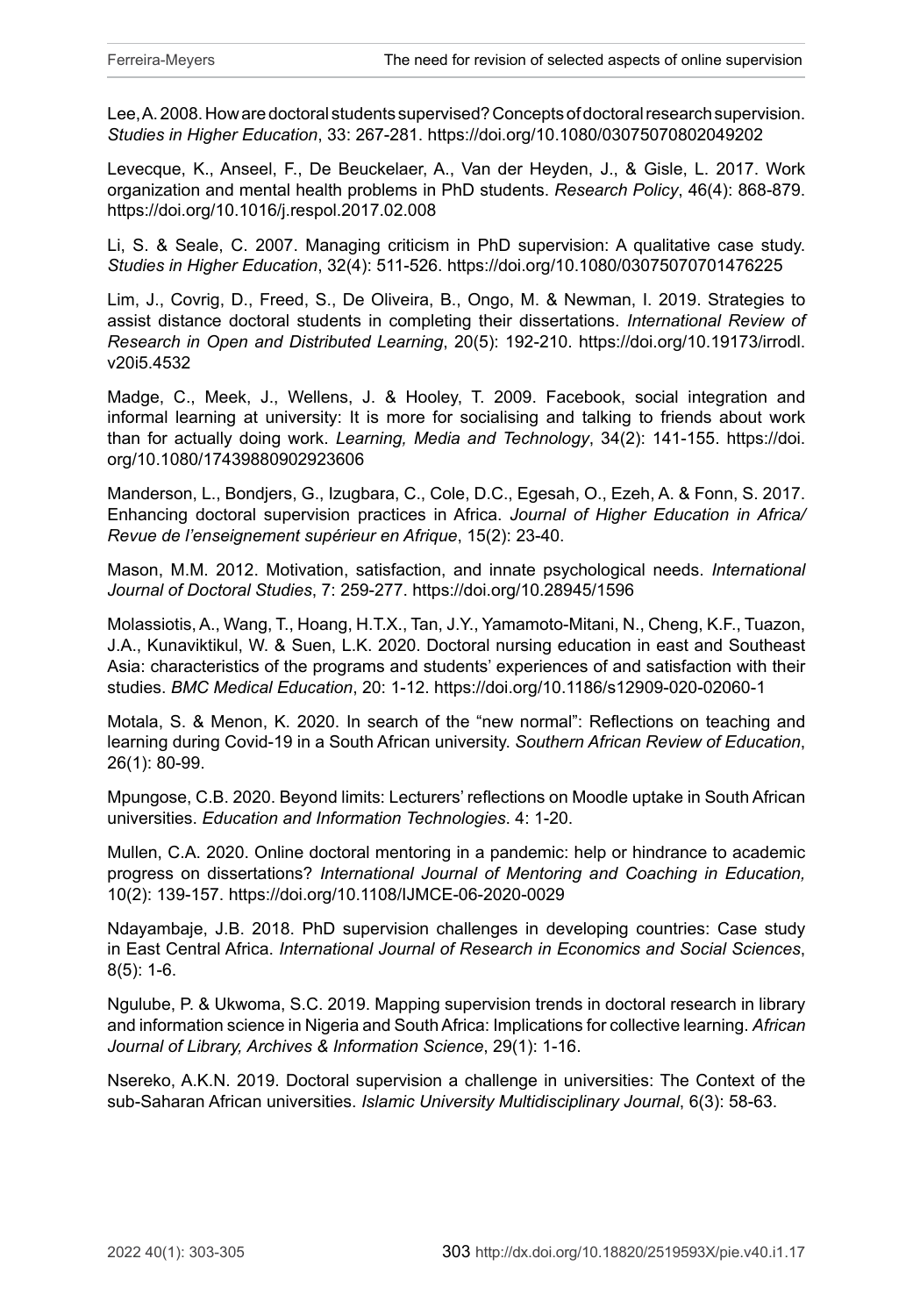Nurie, Y. 2018. Higher education supervision practices on student thesis writing: Language function and focus of written feedback. *International Journal of Teaching and Learning in Higher Education*, 30(3): 522-553.

Paula, J.R. 2020. Lockdowns due to COVID-19 threaten PhD students' and early-career researchers' careers. *Nature Ecology & Evolution,* 4(8): 999. [https://doi.org/10.1038/](https://doi.org/10.1038/s41559-020-1231-5) [s41559-020-1231-5](https://doi.org/10.1038/s41559-020-1231-5)

Phillips, L.A., Logan, J.N. & Mather, D.B. 2021. COVID-19 and beyond: Telesupervision training within the supervision competency. *Training and Education in Professional Psychology,* 15(4): 284-289. <https://doi.org/10.1037/tep0000362>

Prinsloo, P. 2016. A socio-critical model for understanding and predicting postgraduate student success. In M. Fourie-Malherbe, R. Albertyn, C. Aitchison & E. Bitzer (Eds.). *Postgraduate supervision: Future foci for the knowledge society* (pp. 85-98). Stellenbosch: Sun Media. <https://doi.org/10.18820/9781928357223/05>

Putri, S.E., Hamuddin, B., Nursafira, M.S. & Derin, T. 2020. Discourse analysis in e-learningbased course using Moodle platform: An experimental design. *REiLA: Journal of Research and Innovation in Language*, 2(1): 19-26[. https://doi.org/10.31849/reila.v2i1.3960](https://doi.org/10.31849/reila.v2i1.3960)

Pyhältö, K., Vekkaila, J. & Keskinen, J. 2015. Fit matters in the supervisory relationship: Doctoral students and supervisors' perceptions about the supervisory activities. *Innovations in Education and Teaching International*, 52(1): 4-16. [https://doi.org/10.1080/14703297.2014](https://doi.org/10.1080/14703297.2014.981836) [.981836](https://doi.org/10.1080/14703297.2014.981836)

Ribau, I. 2020. The drop effect at the doctoral supervision sea surface: Observing the waves with the supervisor lens. *Universal Journal of Educational Research*, 8(4): 1579-1595. [https://](https://doi.org/10.13189/ujer.2020.080452) [doi.org/10.13189/ujer.2020.080452](https://doi.org/10.13189/ujer.2020.080452)

Salihbegovic, A. & Ribic, S. 2008. Defending a PhD thesis over the Internet: Challenges and obstacles. *Proceedings of the ITI 2008-30th International Conference on Information Technology Interfaces*, Cavtat, Croatia.<https://doi.org/10.1109/ITI.2008.4588471>

Sokhulu, L.H. 2020. Students' experiences of using digital technologies to address their personal research needs during the COVID-19 lockdown. *African Identities*, 1-17. [https://doi.](https://doi.org/10.1080/14725843.2020.1801384) [org/10.1080/14725843.2020.1801384](https://doi.org/10.1080/14725843.2020.1801384)

Stevens, D.D., Chetty, R., Bertrand Jones, T., Yallew, A. & Butler-Henderson, K. 2021. Doctoral supervision and COVID-19: Autoethnographies from four faculty across three continents. *Journal of University Teaching & Learning Practice*, 18(5): article 6. [https://doi.](https://doi.org/10.53761/1.18.5.6) [org/10.53761/1.18.5.6](https://doi.org/10.53761/1.18.5.6)

Stubb, J., Pyhältö, K. & Lonka K. 2011. Balancing between inspiration and exhaustion: PhD students' experienced socio-psychological well-being. *Studies in Continuing Education*, 33(1): 33-50. <https://doi.org/10.1080/0158037X.2010.515572>

Suparman, U. 2021. The implementation of the online thesis supervision during pandemic covid-19 at one of graduate and postgraduate programs in Indonesia. *AKSARA: Jurnal Bahasa dan Sastra,* 22(1): 43-53.<https://doi.org/10.23960/aksara/v22i1.pp43-53>

Tatnell, R. 2020. Research supervision for online students – What makes a good online research relationship? In S. McKenzie, F. Garivaldis & K.R. Dyer (Eds.). *Tertiary online teaching and learning* (pp. 277-284). Singapore: Springer. [https://doi.org/10.1007/978-981-15-8928-7\\_27](https://doi.org/10.1007/978-981-15-8928-7_27)